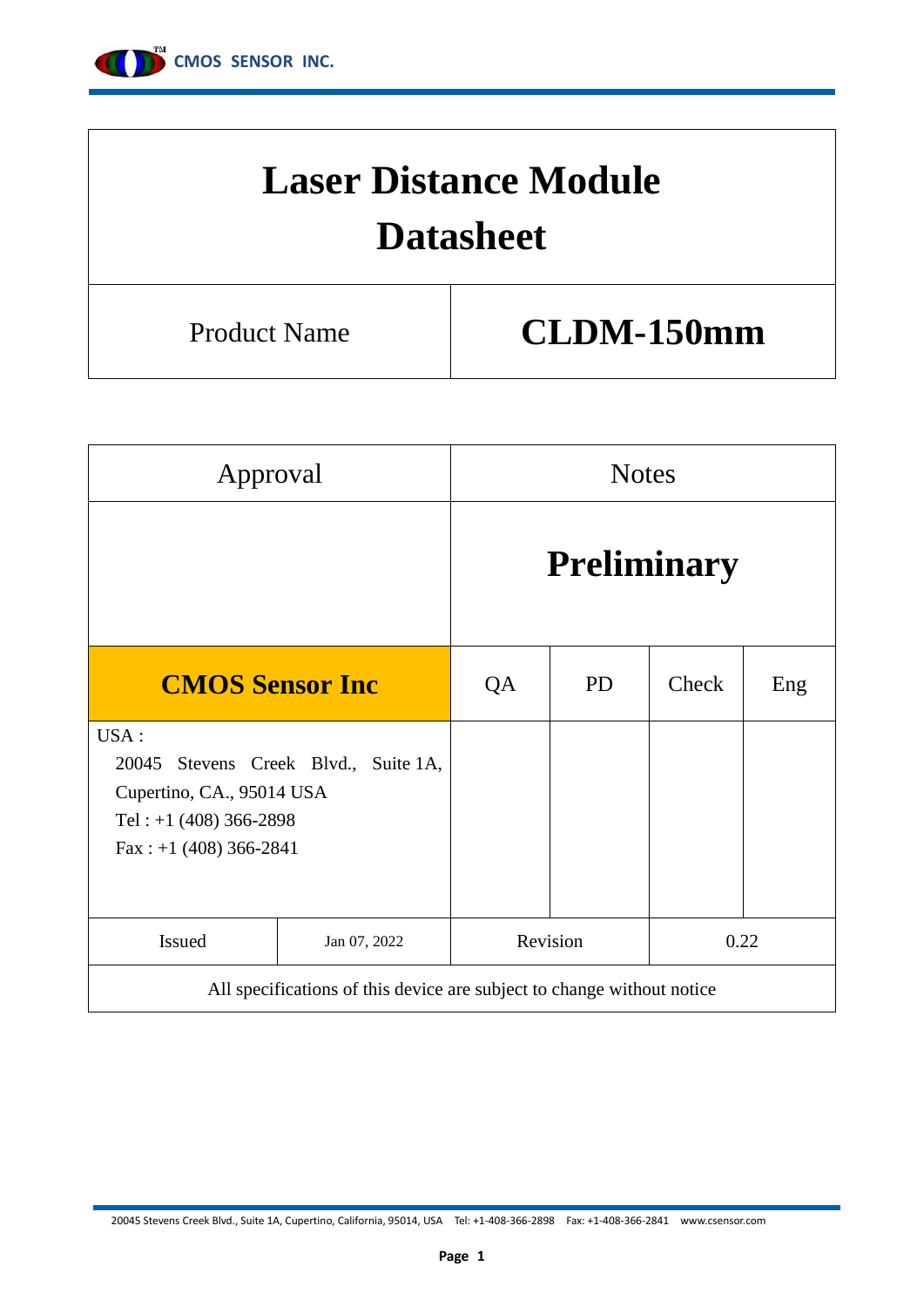

# **Revision History**

| Rev. | Date       | <b>DCN No</b> | <b>Author</b> | <b>Description</b>                                                             |
|------|------------|---------------|---------------|--------------------------------------------------------------------------------|
| 0.1  | 07/21/2021 |               | Richard       | Preliminary                                                                    |
| 0.2  | 07/29/2021 |               | Richard       | Revised system block diagrams<br>1.<br>Revised product spec.<br>2.             |
| 0.21 | 10/07/2021 |               | Harbor        | Eng version; page $12 -$ typo "Mini" USB<br>Product name changed to CLDM-150mm |
| 0.22 | 01/07/2022 |               | Richard       | Revised for figures and specs.                                                 |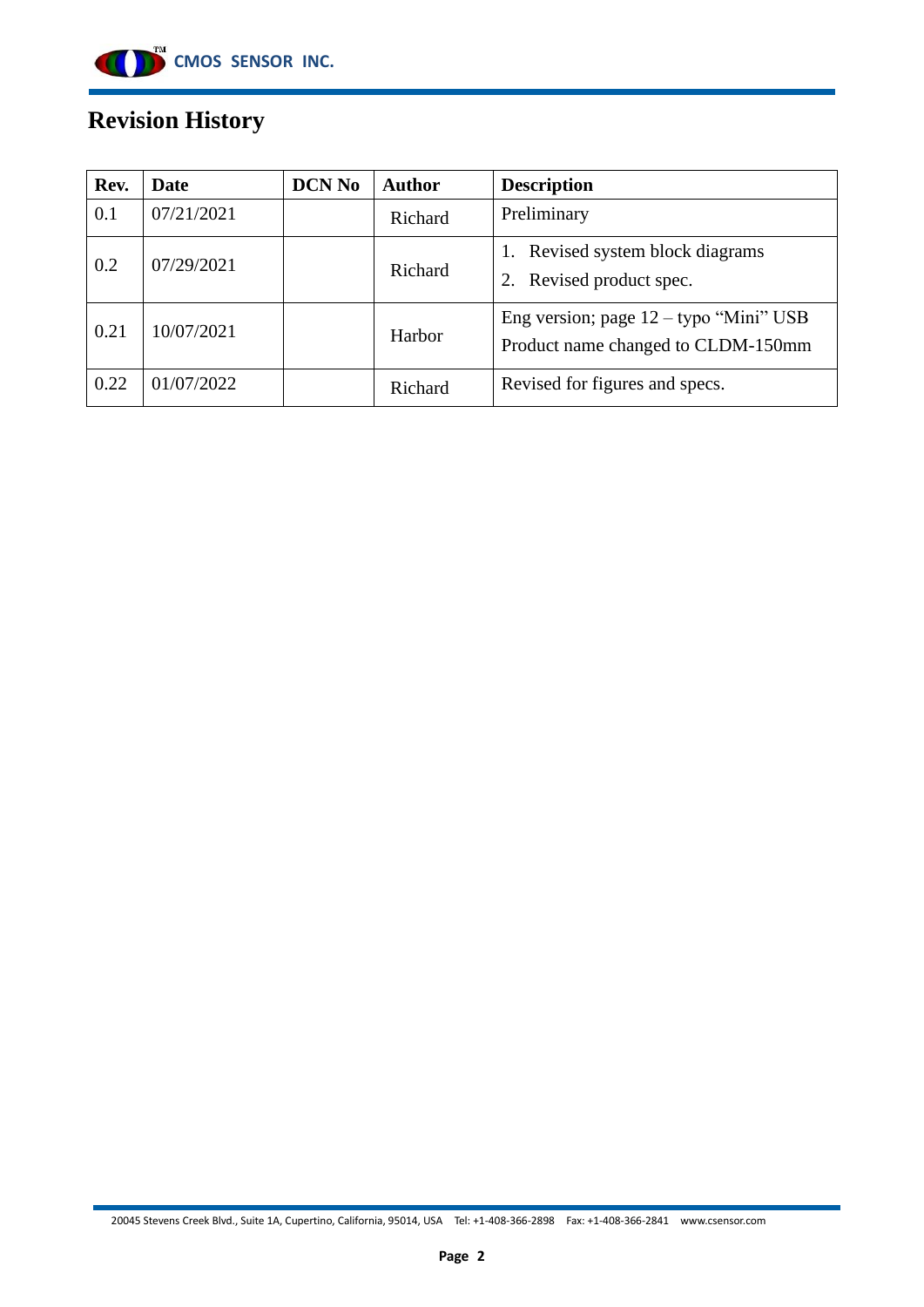

# **CMOS Sensor Inc.**

**CLDM-150mm**

**Laser displacement sensors (triangulation)**

# **1. Introduction**

The laser displacement sensor can make use of the high directivity, high mono-chromaticity and high brightness of the laser to realize non-contact measurement. Because of its high measurement accuracy and non-contact measurement characteristics, it is widely used in research institutions and automobiles. Precision measurement and testing in industry, machinery manufacturing industry, electronic and motor manufacturing industry, aviation and military industry, metallurgy and material industry.

The laser displacement sensor can accurately measure without contact the changes in the position and displacement of the measured object, and is mainly used to measure the displacement, thickness, vibration, distance, diameter and other geometric quantities of the detected object.

According to the measurement principle, the principle of the laser displacement sensor is divided into the laser triangulation method and the laser echo analysis method. The laser triangulation method is generally suitable for high-precision and short-distance measurement, while the laser echo analysis method is used For long-distance measurement, this product uses the principle of laser triangulation. The following table 1 is the product line series.

| Product name | Distance range                       |
|--------------|--------------------------------------|
| $CLDM-150mm$ | $100 \text{ mm} \sim 200 \text{ mm}$ |

**Table 1: Product line series**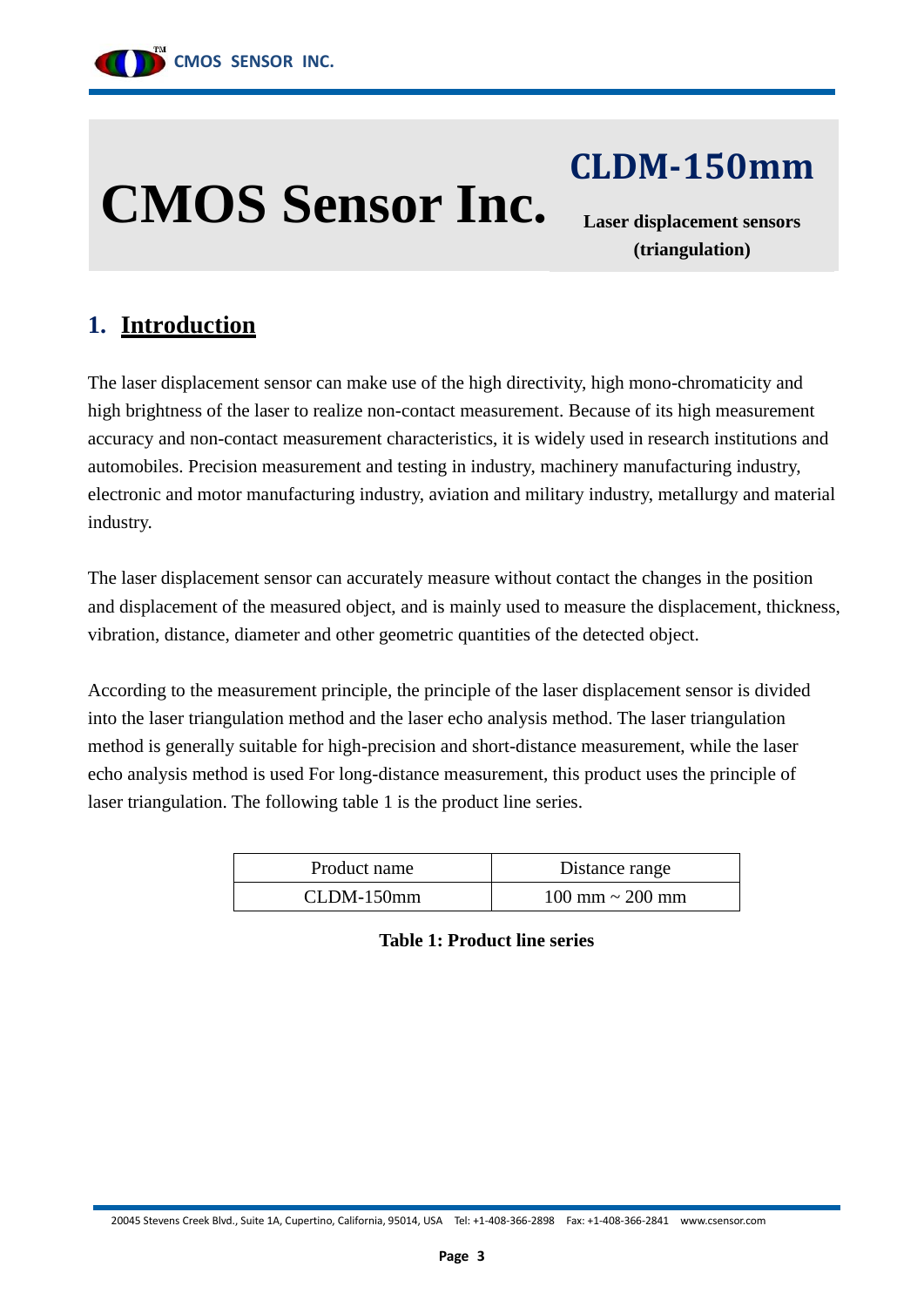

# **1.1 Product Description**

CLDM-150mm module (Figure 1) laser displacement sensor is often used to measure physical data such as length, distance, vibration, speed, and orientation.



Figure 1. CLDM-150mm module

#### 1) Monitoring and measurement:

Location identification of small parts; monitoring of the presence or absence of parts on the conveyor belt; detection of material overlap and coverage; control of the position of the manipulator (tool center position); detection of device status; detection of device position (through small holes); monitoring of liquid level; thickness measurement; vibration analysis; crash test measurement; automobile related tests, etc.

#### 2) Thickness measurement of metal sheets and thin plates:

The laser displacement sensor measures the thickness of the thin metal sheets (thin plates). Detection of changes in thickness can help find wrinkles, small holes or overlaps to avoid machine failure.

3) Measurement of cylinder barrel:

Angle, length, inner and outer diameter eccentricity, conicity, concentricity and surface profile.

#### 4) Length measurement:

Place the measured component on the conveyor belt at the designated position. The laser displacement sensor detects the component and performs measurement simultaneously with the triggered laser scanner, and finally obtains the length of the component.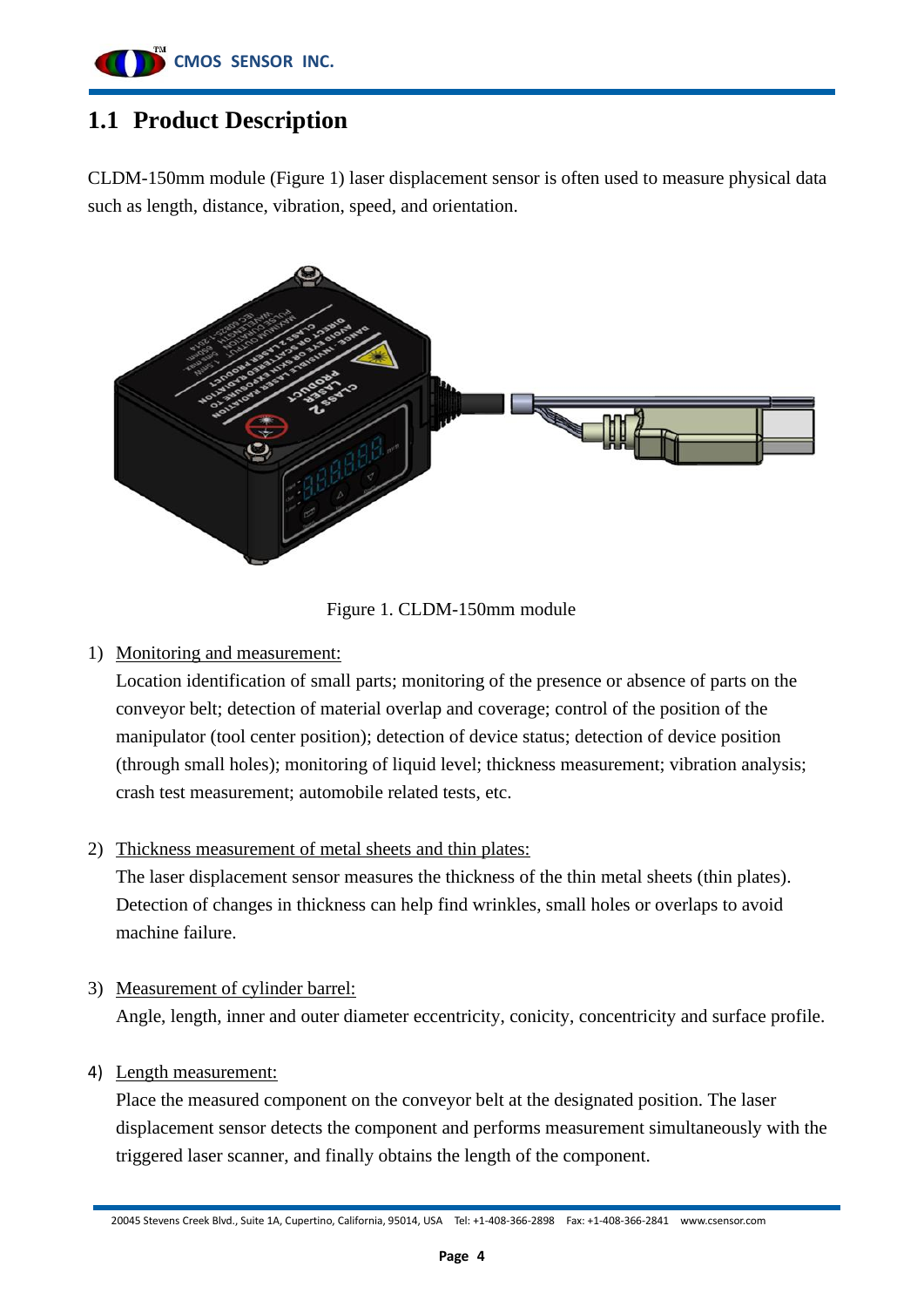

#### 5) Uniformity inspection:

Place several laser displacement sensors in a row in the tilt direction of the workpiece to be measured, and directly output the measurement value through one sensor. In addition, you can also use a software to calculate the measurement value and read the result based on the signal or data.

#### 6) Inspection of electronic components:

Use two laser displacement sensors, place the component under test between them, and finally read the data through the sensor to detect the accuracy and completeness of the component size.

#### 7) Inspection of filling level on the production line:

The laser displacement sensor is integrated into the production and manufacturing of the filling product. When the filling product passes the sensor, it can be detected whether it is full or not. The sensor uses the extended program of the reflective surface of the laser beam to accurately identify whether the filling product is qualified and the quantity of the product.

## **1.2 Scanning system**

Figure 2 is the block diagram of the CLDM-150mm scanning system. It is composed of an LDS module, USB interface, WIFI interface, photoelectric encoder, power supply, control board, Laser module, and scanning mechanism. The system can generate up to 1500 per second distance. Figure 3 is the Structure diagram of the finished product of CLDM-150mm scanning system.



Figure 2. Block diagram of CLDM-150mm scanning system

<sup>20045</sup> Stevens Creek Blvd., Suite 1A, Cupertino, California, 95014, USA [Tel: +1-408-366-2898](http://Tel:%20+1-408-366-2898) Fax: +1-408-366-2841 www.csensor.com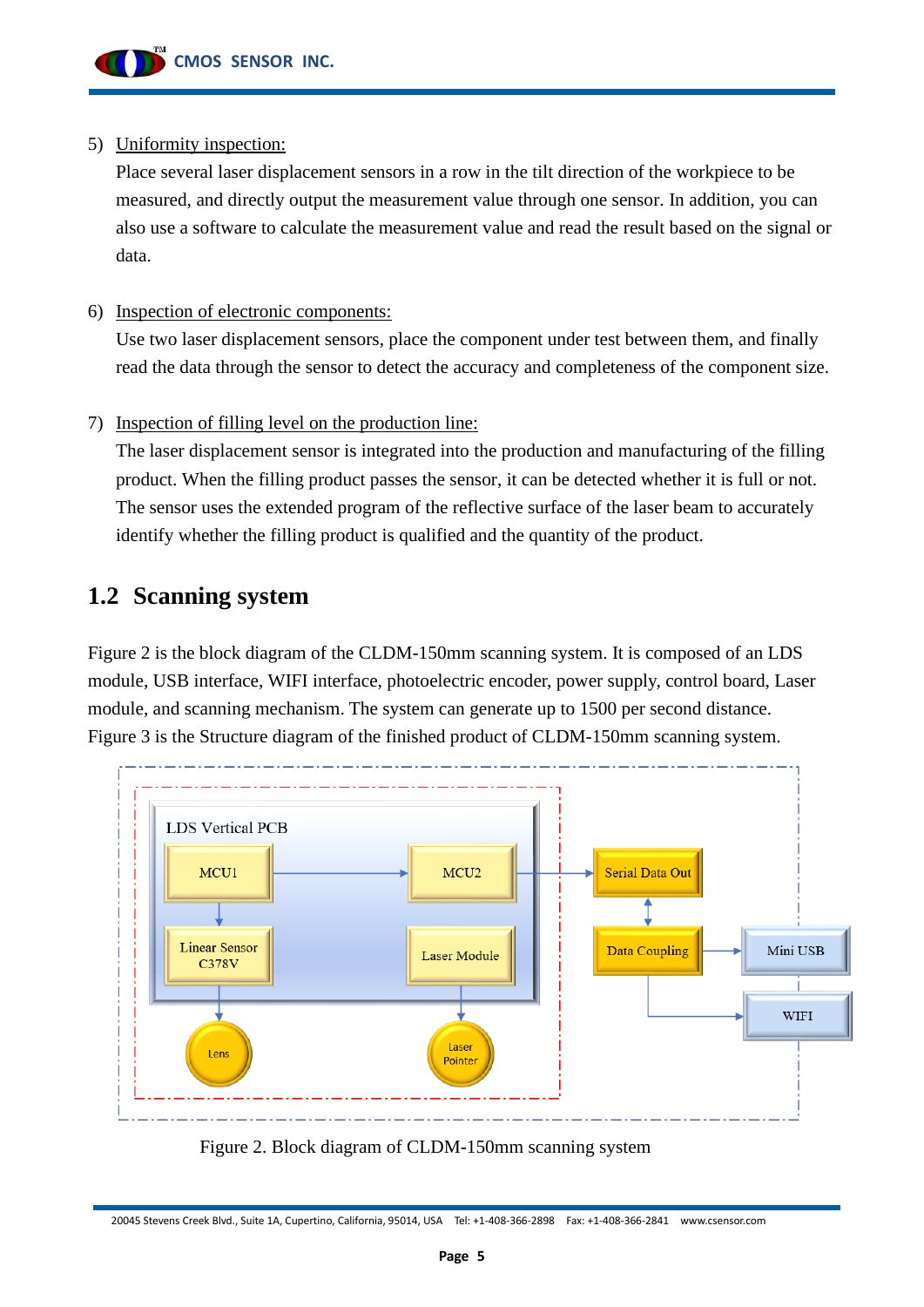



Figure 3. The structure of the CLDM-150mm finished product

## **1.3 Product features**

- Ambient light elimination, suitable for lighting environment/non-lighting environment, indoor environment, strong anti-interference ability.
- The laser power complies with Class 2 laser safety standards.
- The detection distance range is  $100 \text{ mm} \sim 200 \text{ mm}$  (support customer customization).
- High-speed ranging, ranging up to 1500 Hz (support customer customization).
- Low power consumption, small size, stable performance and long life.
- The ranging error is small, the ranging stability is good, and the accuracy is high.
- Complete usage data and technical support.
- Connect to the computer through the USB data cable, no additional coding, plug and play.

## **1.4 Product applications**

- Electrical and electronic industries
- Semiconductor and LCD industry
- Food and pharmaceutical industry
- Resin and rubber industry
- Automotive industry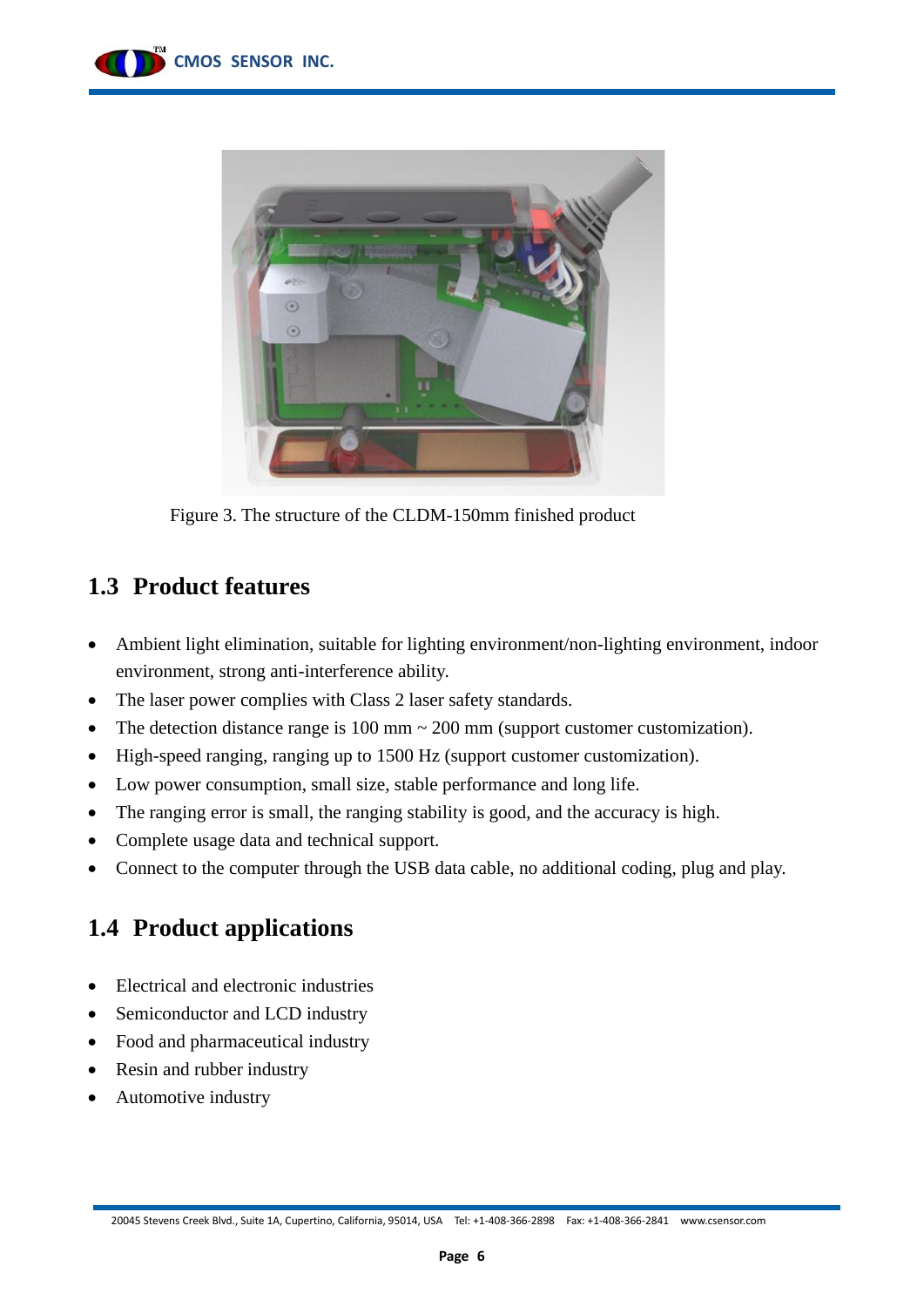

# **2. Product specifications**

## **2-1 Performance parameters**

| <b>Item</b>                 | Spec.              | Unit | <b>Remarks</b>   |
|-----------------------------|--------------------|------|------------------|
| Detection method            | Diffuse reflection |      |                  |
| Measurement center distance | 150                | mm   |                  |
| Measuring range             | ± 50               | mm   |                  |
| Repeat accuracy             | 0.1                | mm   |                  |
| Smallest measured object    |                    | mm   |                  |
| Minimum measuring thickness |                    | mm   |                  |
| Sampling frequency          | $1000 \sim 1500$   | Hz   |                  |
| Sampling period             | $1 \sim 0.66$      | ms   |                  |
| <b>Reaction time</b>        | $\overline{2}$     | ms   | (Average 1 time) |
| Linearity                   | ± 0.8%             | F.S. |                  |

#### **2-2 Electrical/mechanical parameters**

| <b>Item</b>            | <b>Minimum</b>              | <b>Typical</b>                     | <b>Maximum</b> | Unit       | <b>Remarks</b> |
|------------------------|-----------------------------|------------------------------------|----------------|------------|----------------|
| Supply voltage         | 4.75                        | 5.0                                | 5.25           | <b>VDC</b> | $\pm$ 5% (USB) |
| Operating current      |                             | 250                                |                | mA         |                |
| Dimension              |                             | W65 x H50 x D27                    |                | mm         |                |
| Product weight         |                             | <b>THB</b>                         |                | g          |                |
| Shell protection grade |                             | IP65                               |                |            |                |
| Connection             |                             | Cable $\emptyset$ 5 x 1M / 28AWG   |                |            |                |
| method $*1$            |                             | PCB BLACK / USB $+$ 6 Wires        |                |            |                |
|                        |                             | $(VDC+$ , $VDC-$ , $NPN$ , $PNP$ ) |                |            |                |
|                        |                             |                                    |                |            |                |
| Material               | Housing: plastic $(ABC+PC)$ |                                    |                |            |                |
|                        | Front cover: Optical PMMA   |                                    |                |            |                |

#### **\*1 VDC+ = DC5V 5mA Output**

**VDC+ = max DC24V 50mA Input**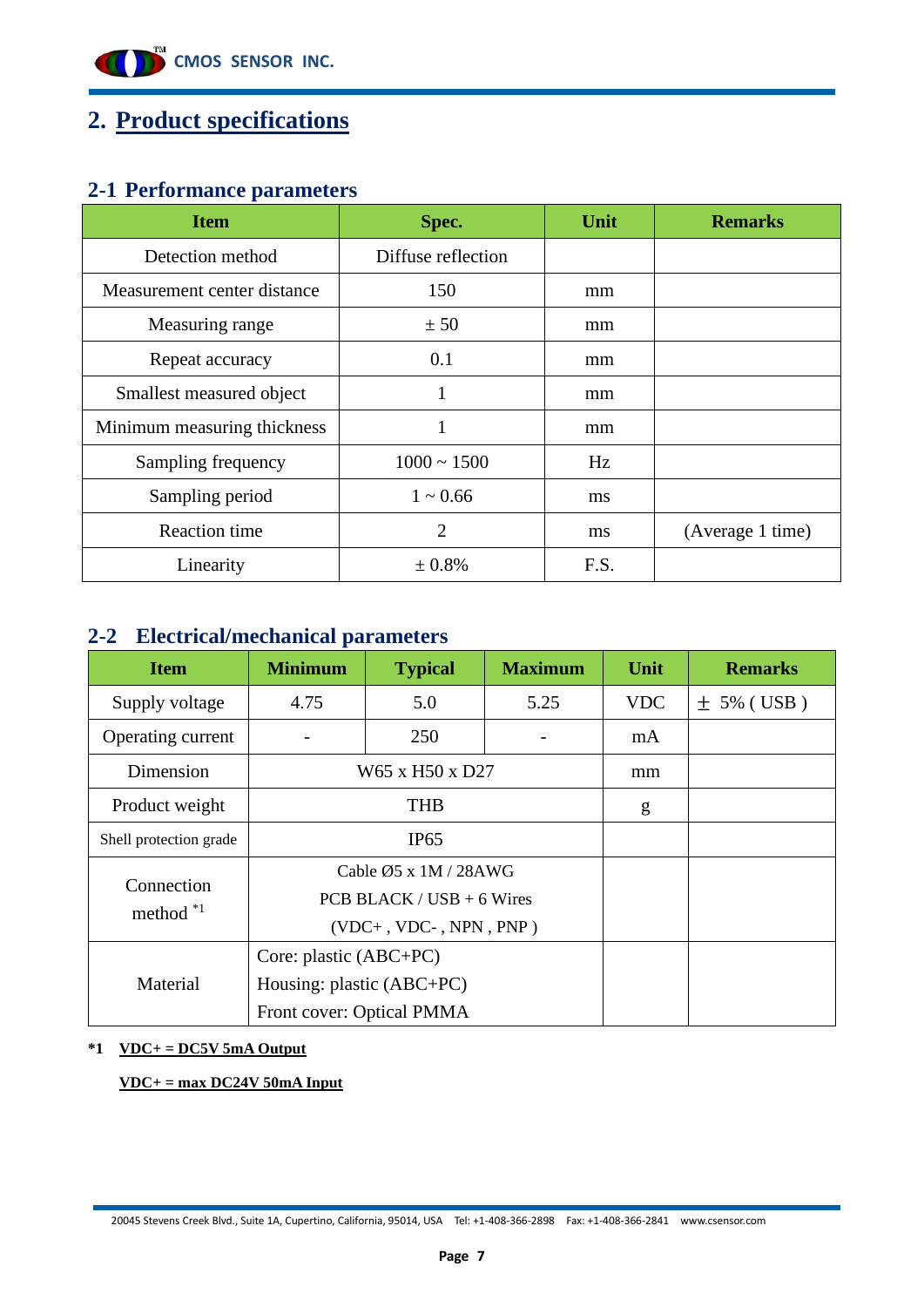

#### **2-3 Laser parameters**

| <b>Item</b>         | <b>Minimum</b> | <b>Typical</b>       | <b>Maximum</b> | Unit | <b>Remarks</b>                             |
|---------------------|----------------|----------------------|----------------|------|--------------------------------------------|
| Laser wavelength    |                | 650                  |                | nm   | Red semiconductor laser<br>(visible light) |
| Laser power         |                |                      |                | mW   | Peak power                                 |
| Laser safety level  |                | IEC-60825<br>Class 2 |                |      |                                            |
| Light spot diameter |                |                      |                | mm   |                                            |

\*Note 1: The laser power is the continuous luminous power, the actual average power will be much lower than this value.

## **2-4 Other parameters**

| <b>Item</b>              | <b>Minimum</b> | <b>Typical</b>                                                                  | <b>Maximum</b> | Unit            | <b>Remarks</b>                  |
|--------------------------|----------------|---------------------------------------------------------------------------------|----------------|-----------------|---------------------------------|
| Operating<br>temperature | $-10$          |                                                                                 | $+50$          | $\rm ^{\circ}C$ | No condensation<br>or icing     |
| Operating<br>humidity    | 35             |                                                                                 | 85             | %RH             |                                 |
| Storage<br>temperature   | $-20$          |                                                                                 | $+60$          | $\rm ^{\circ}C$ | No condensation<br>and freezing |
| Storage<br>humidity      | 35             |                                                                                 | 85             | %RH             | No condensation                 |
| Optical lens             |                | Size: $\frac{1}{25}$ inch<br>F: 16 mm                                           |                |                 |                                 |
| Interface                |                | Mini USB<br>WIFI (option)<br><b>or</b>                                          |                |                 |                                 |
| Control<br>output        |                | Open collector (NPN / PNP). Maximum 50 mA<br>/24V or below / 5V can be built-in |                |                 |                                 |
| Service life             |                | 10000                                                                           |                | Hour            |                                 |
| Ambient<br>brightness    | 7500           |                                                                                 |                | Lux             | Incandescent                    |
| Vibration                |                | 10 to 55 Hz, composite amplitude 1.5mm<br>X, Y, Z axis each 2 hours             |                |                 |                                 |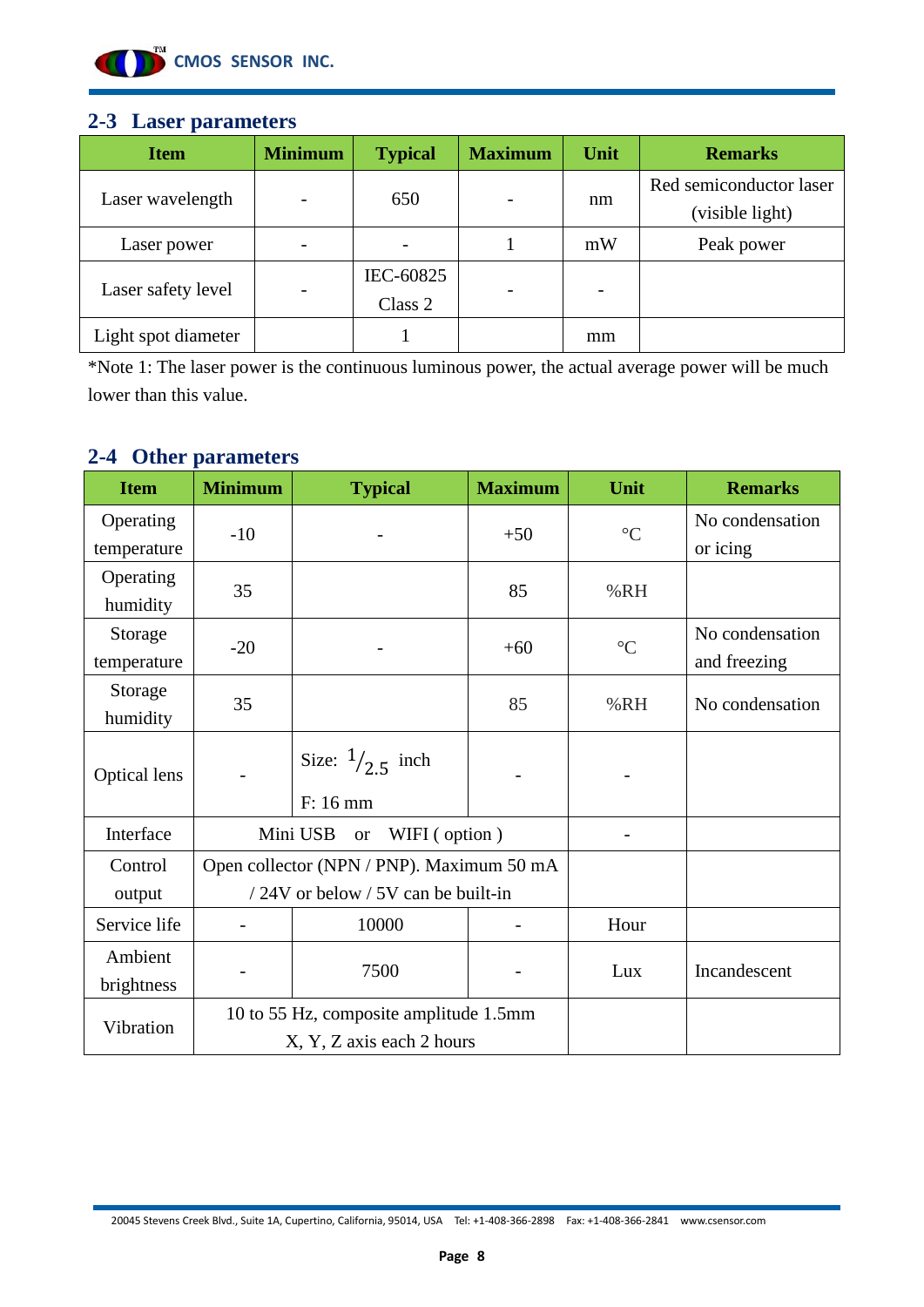

# **3. UI control display interface**

| <b>■■</b> LDM-M150I V1.006                              |                                                      |                                               |    |          |    |              |                         |     |     |            |              |     |     |                             |      |     |     |     |     |     | п   |            | $\times$ |
|---------------------------------------------------------|------------------------------------------------------|-----------------------------------------------|----|----------|----|--------------|-------------------------|-----|-----|------------|--------------|-----|-----|-----------------------------|------|-----|-----|-----|-----|-----|-----|------------|----------|
| Setup About<br>File                                     |                                                      |                                               |    |          |    |              |                         |     |     |            |              |     |     |                             |      |     |     |     |     |     |     |            |          |
| MAIN<br>Engineering WIFI Setting                        |                                                      |                                               |    |          |    |              |                         |     |     |            |              |     |     |                             |      |     |     |     |     |     |     |            |          |
| COM List:<br>$\checkmark$                               | <b>Device Disconnect</b><br>Start Measure<br>Connect | Data Reset<br>Transferred Options:            |    |          |    | Stop Measure | <b>USB</b>              |     |     |            |              |     |     | Measure Value $: 0.0$       | Save |     |     |     |     |     |     |            |          |
| Display Select<br>Show Distance<br>◯ Show Zero Distance | Zero Distance Setting<br>Zero Distance Measured      | WIFI<br>Data Transfer Rate:<br>Communication: |    |          |    |              |                         |     |     |            |              |     |     | Distance:<br>Zero Distance: |      |     |     |     |     |     |     |            |          |
| Setup Functions                                         |                                                      |                                               |    |          |    |              | Data Length (multiple): |     |     |            | $\mathbf{1}$ | F   |     | Device Status:              |      |     |     |     |     |     |     |            |          |
| Control Output<br>$\odot$ NPN<br>$\bigcirc$ PNP         | Write Parameters<br>Test Mode 0<br>$\checkmark$      | 500<br>450                                    |    |          |    |              |                         |     |     |            |              |     |     |                             |      |     |     |     |     |     |     |            |          |
| Ofice Line Test                                         | $0:$ OFF<br>$\checkmark$                             | 400                                           |    |          |    |              |                         |     |     |            |              |     |     |                             |      |     |     |     |     |     |     |            |          |
| <b>Averaging Rate</b>                                   | $\checkmark$                                         | $350 -$                                       |    |          |    |              |                         |     |     |            |              |     |     |                             |      |     |     |     |     |     |     |            |          |
| ON Time                                                 | 5<br>ms                                              | 300 <sub>1</sub>                              |    |          |    |              |                         |     |     |            |              |     |     |                             |      |     |     |     |     |     |     |            |          |
| OFF Time                                                | 5<br>$\mathbf{m}$ s                                  | 250                                           |    |          |    |              |                         |     |     |            |              |     |     |                             |      |     |     |     |     |     |     |            |          |
| Power Saving (min) 60                                   | $\checkmark$                                         | 200                                           |    |          |    |              |                         |     |     |            |              |     |     |                             |      |     |     |     |     |     |     |            |          |
| Length (Points)                                         | 20                                                   | $150 -$                                       |    |          |    |              |                         |     |     |            |              |     |     |                             |      |     |     |     |     |     |     |            |          |
| Upper Limit (mm)                                        | $\frac{1}{\sqrt{2}}$<br>1.0                          | 100                                           |    |          |    |              |                         |     |     |            |              |     |     |                             |      |     |     |     |     |     |     |            |          |
| Lower Limit (mm)                                        | $\div$<br>1.0                                        | 50                                            |    |          |    |              |                         |     |     |            |              |     |     |                             |      |     |     |     |     |     |     |            |          |
| MCU 1 Status:<br>MCU 2 Status:                          | MCU Confirm                                          | $0 -$<br>$\mathbf{0}$                         | 20 | 40<br>60 | 80 | 120<br>100   | 140                     | 160 | 180 | 200<br>220 | 240          | 260 | 280 | 320<br>300                  | 340  | 360 | 380 | 400 | 420 | 440 | 460 | 480<br>500 |          |

Figure 4. UI control display interface diagram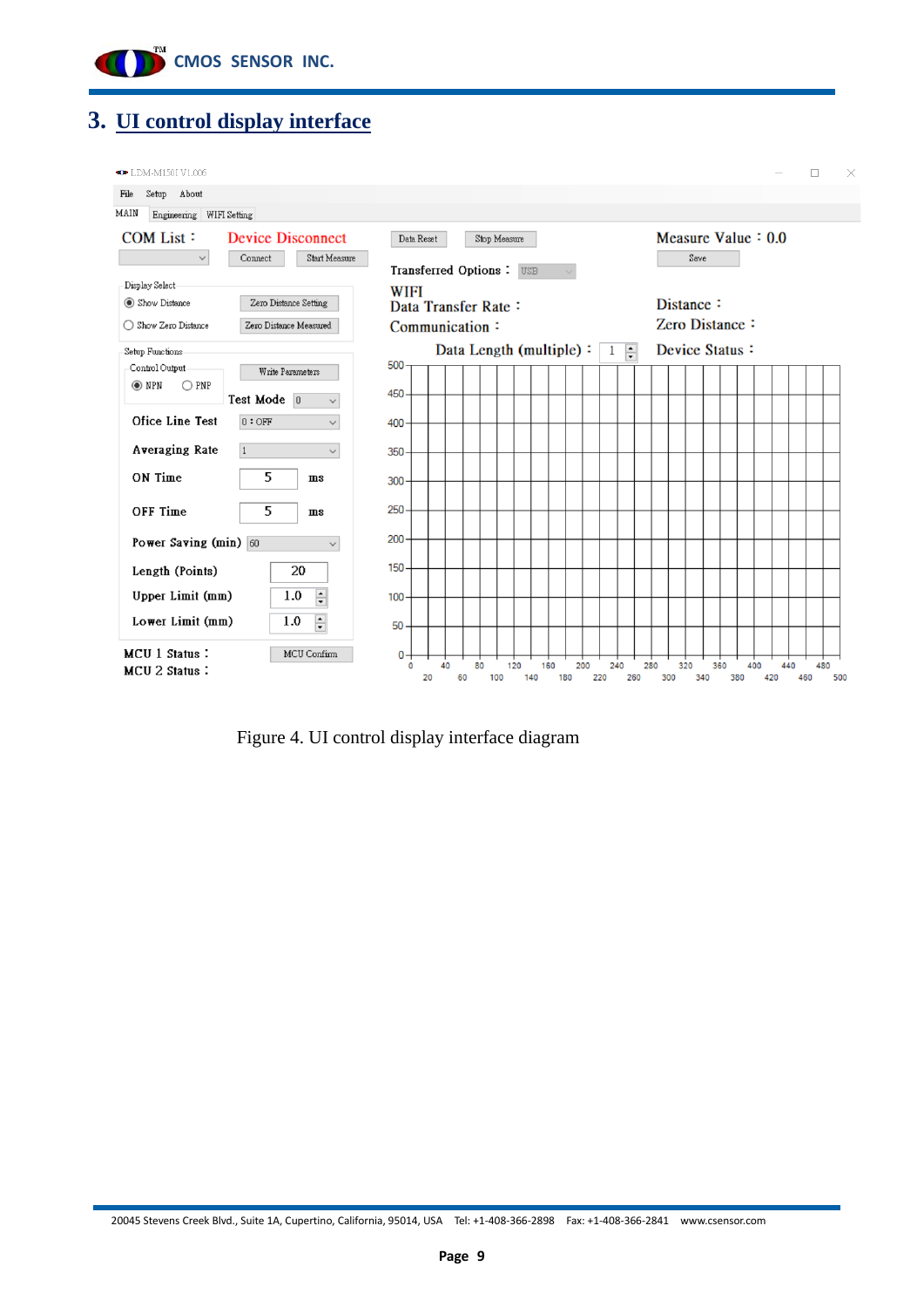

## **4. Product structure size**

CLDM-150mm product size

**Dimensions unit: mm**





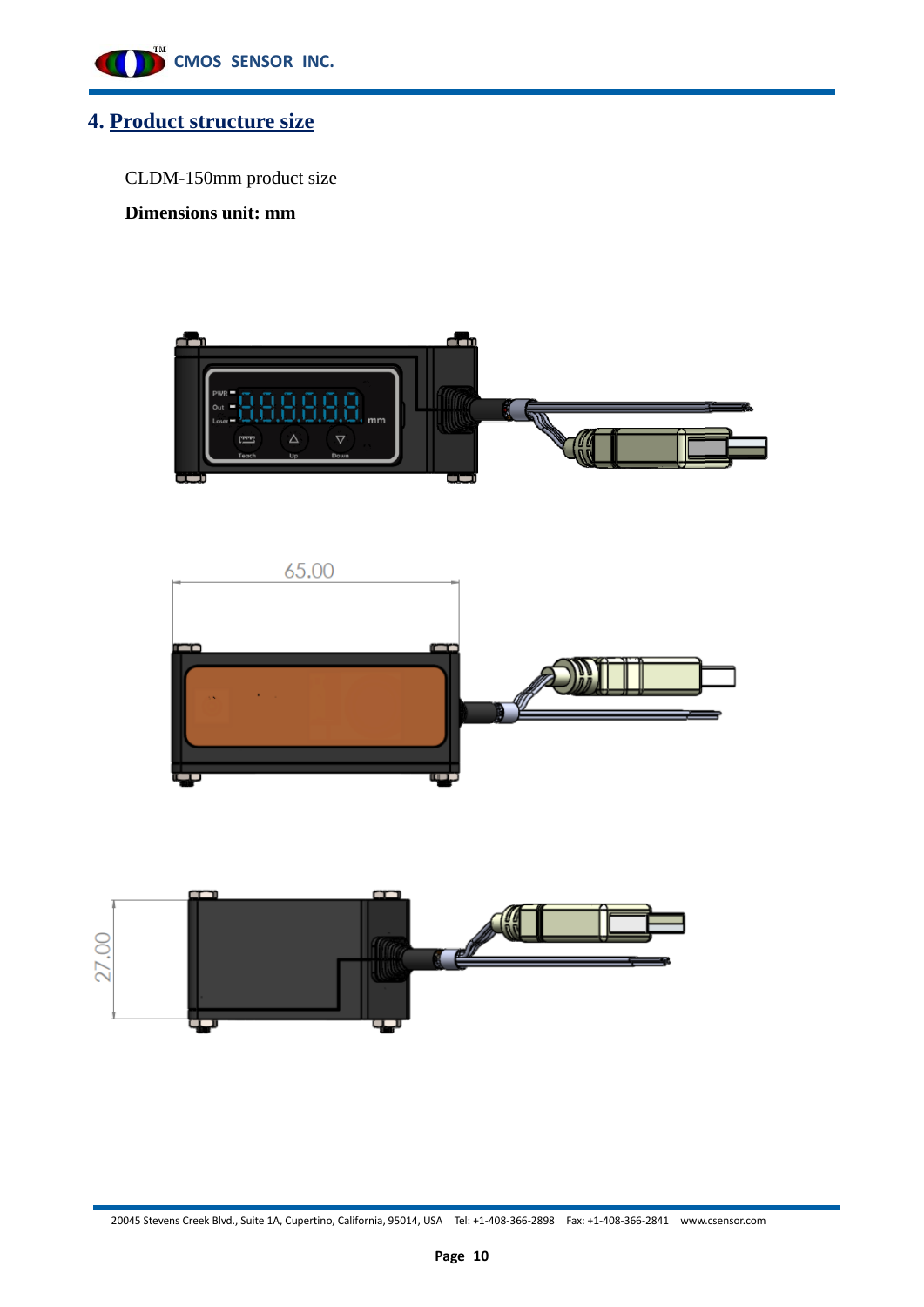



Mounting hole Distance

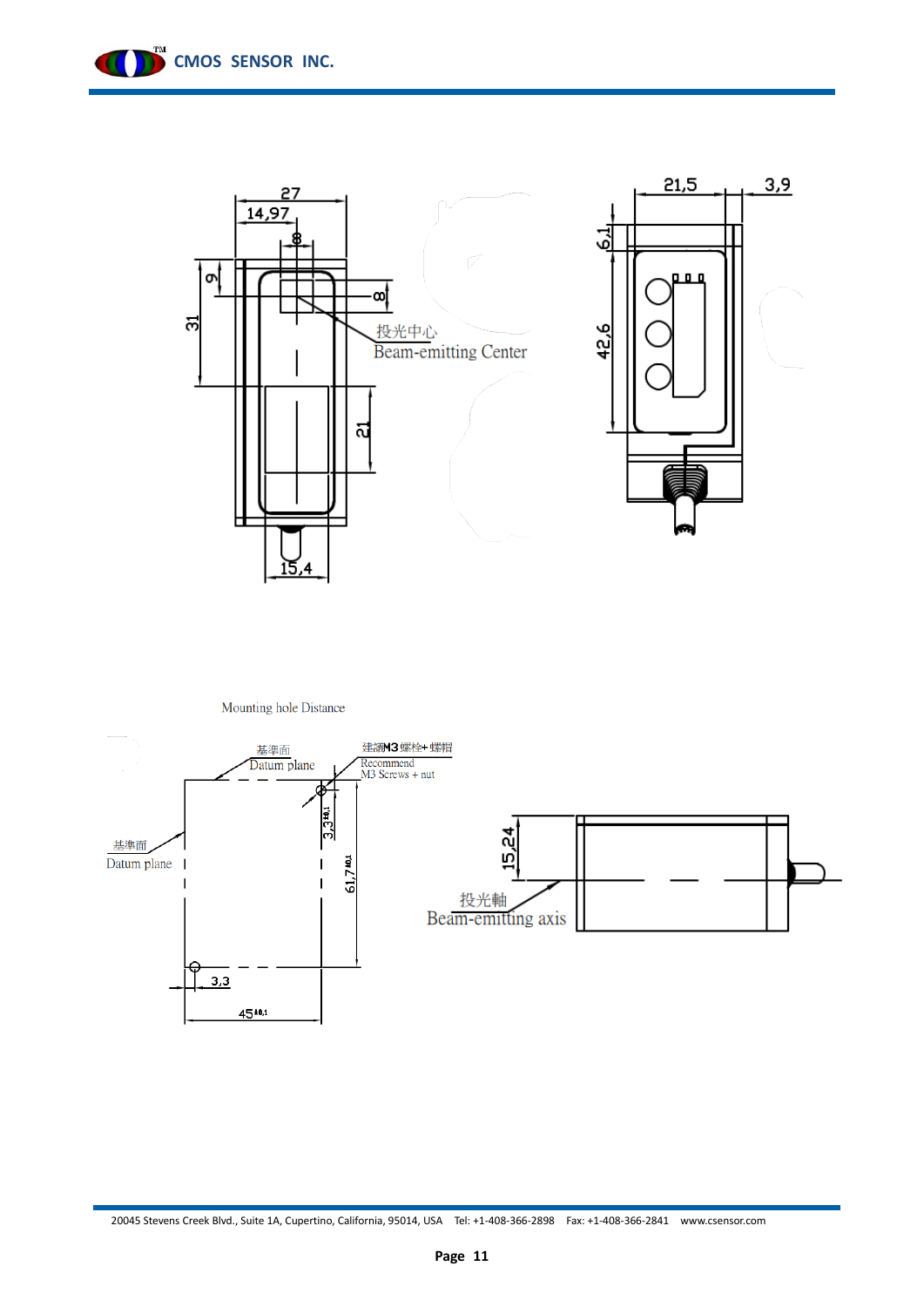



#### **5. Output connection definition**



Figure 6. Output connection definition diagram

20045 Stevens Creek Blvd., Suite 1A, Cupertino, California, 95014, USA [Tel: +1-408-366-2898](http://Tel:%20+1-408-366-2898) Fax: +1-408-366-2841 www.csensor.com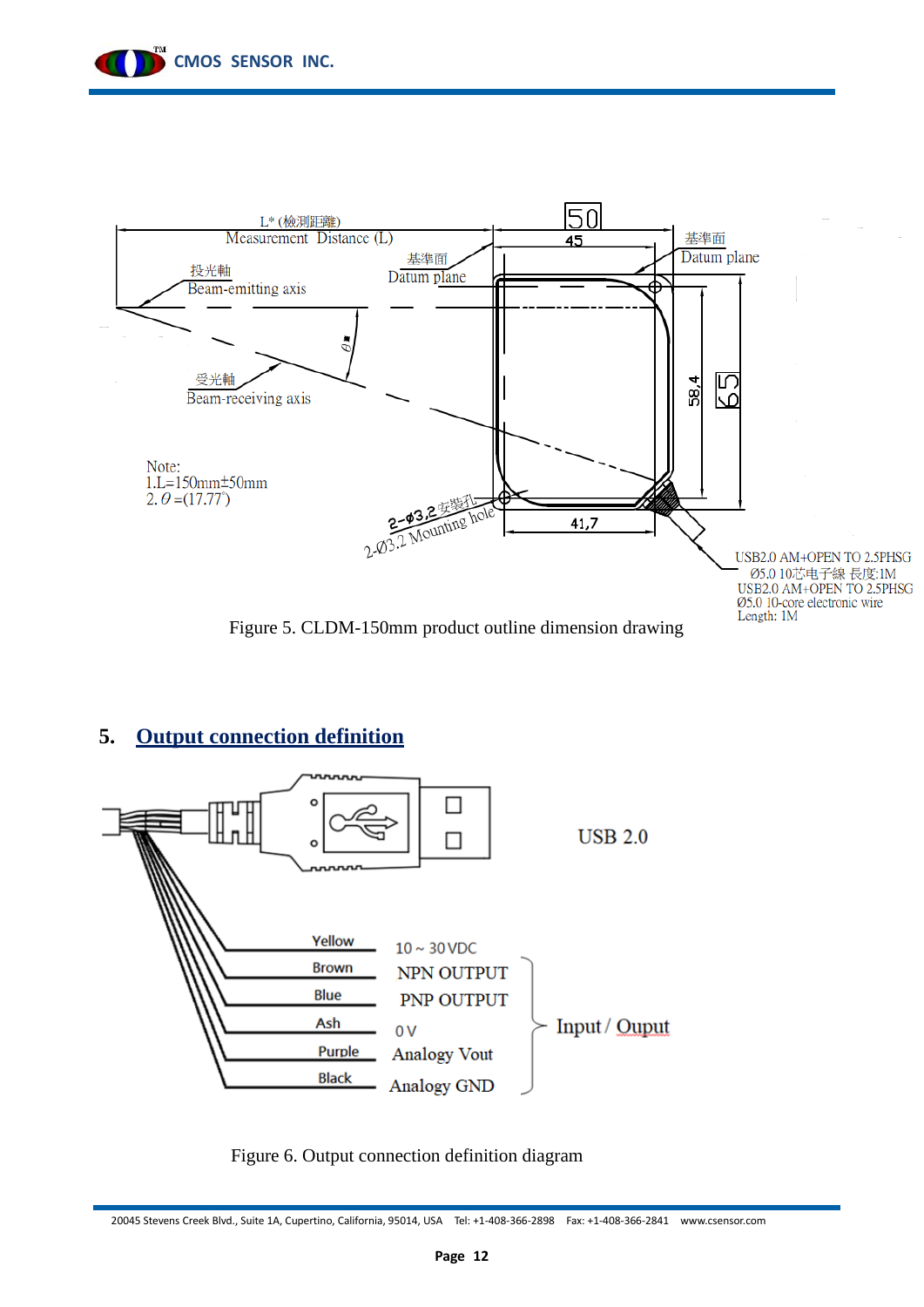

#### **6. Circuit diagram**

## **When NPN output is selected;**



## **When PNP output is selected**



Figure 7. Input and output circuit diagram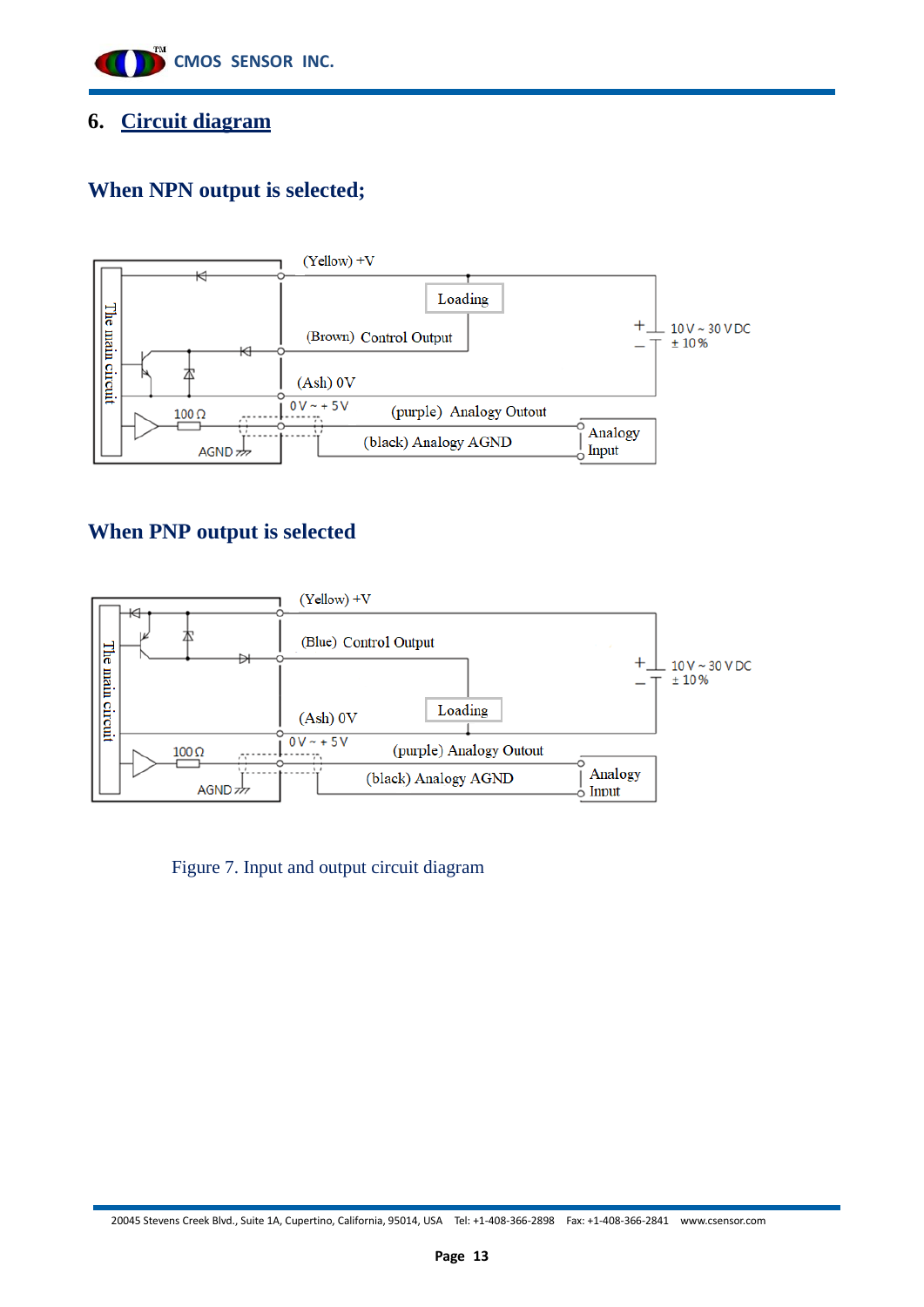

## **Appendix 1:**

# **Reaction time**

The reaction time refers to the time from the sensor detecting the change of the target to the output of the result.

|          |  |                        |               |     |                 | (ms |  |  |  |  |  |
|----------|--|------------------------|---------------|-----|-----------------|-----|--|--|--|--|--|
| Sampling |  |                        | Average times |     |                 |     |  |  |  |  |  |
| period   |  | $\mathbin{\sim}$<br>10 |               |     |                 |     |  |  |  |  |  |
| ms       |  |                        |               | I O | $\Omega$<br>ے ر | 64  |  |  |  |  |  |

(ms)

| <b>Sampling</b> |                                           | Average times |     |      |      |      |  |  |  |  |  |  |  |  |  |
|-----------------|-------------------------------------------|---------------|-----|------|------|------|--|--|--|--|--|--|--|--|--|
| period          | 2048<br>128<br>1024<br>4096<br>256<br>512 |               |     |      |      |      |  |  |  |  |  |  |  |  |  |
| l ms            | 128                                       | 256           | 512 | 1024 | 2048 | 4096 |  |  |  |  |  |  |  |  |  |